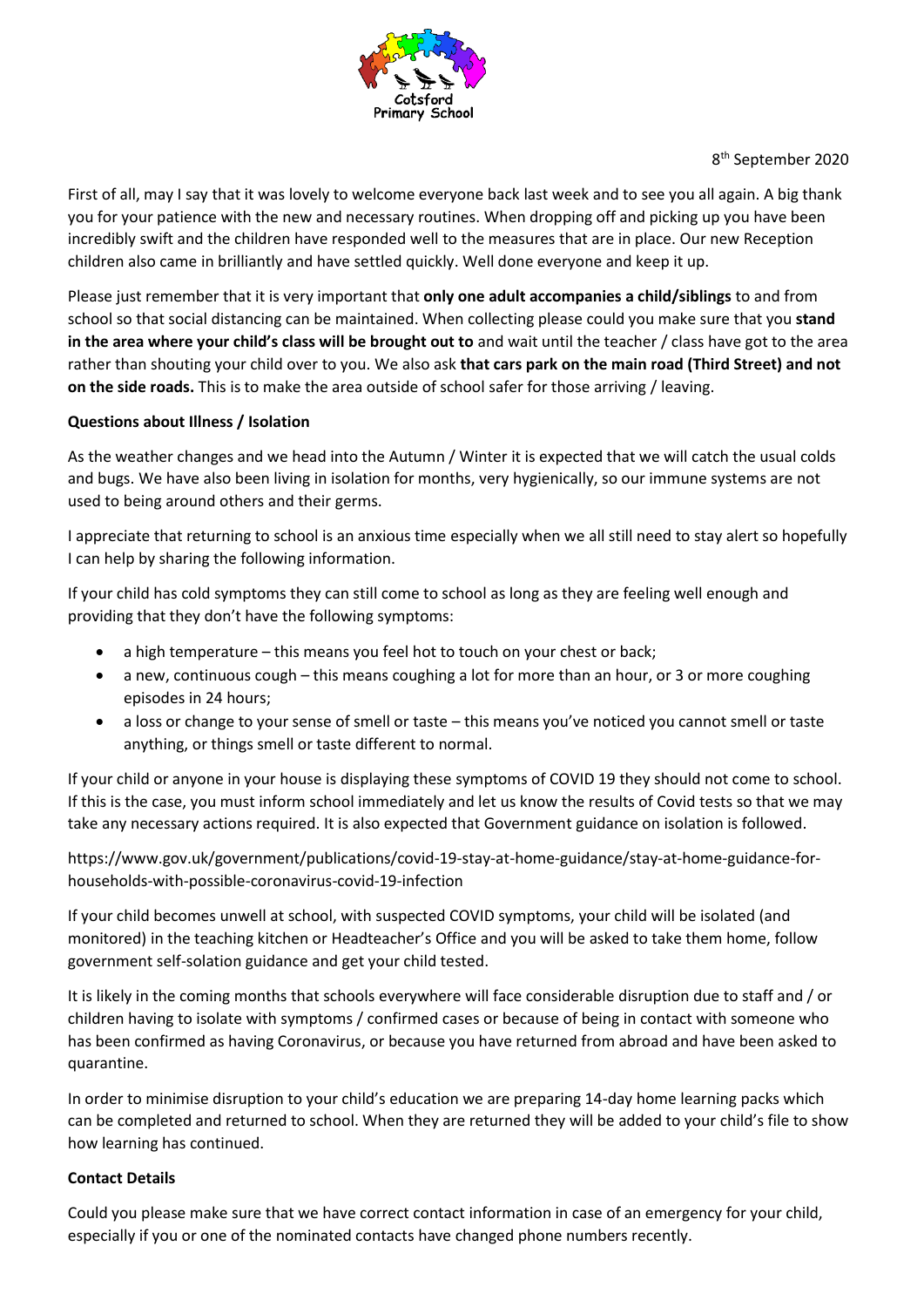# **PE Days**

On PE days your child should come dressed in their PE kit / trainers and they will stay in their kit for the whole day. Jogging bottoms/ leggings and a jumper / hoodie should be worn for warmth as we will aim for lessons to be outside (weather permitting).

| <b>CLASS</b>      | 1st SESSION | 2 <sup>nd</sup> SESSION |
|-------------------|-------------|-------------------------|
| Reception         | Tuesday     | Thursday                |
| Year 1            | Monday      | Tuesday                 |
| Year 2            | Monday      | Tuesday                 |
| Year <sub>3</sub> | Tuesday     | Wednesday               |
| Year 4            | Wednesday   | Thursday                |
| Year 5            | Thursday    | Friday                  |
| Year <sub>6</sub> | Wednesday   | Thursday                |

- PE Sessions for Y1 Y6 will start the week beginning 7th September 2020.
- PE Sessions for Reception will start the week beginning 14<sup>th</sup> September.
- There are no swimming lessons for any class planned for the autumn term due to the current situation relating to Covid-19.

### **School Meals**

Children in Reception, Year 1 and Year 2 are entitled to a free school meal. Children in all other year groups pay £2.10 per day (£10.50 per week) unless you are in receipt of certain benefits in which case a free school meal will be given.

We had problems with the gas last week, but this has now been fixed so hot and cold meals are available. In order to speed up the lunch session the children will pre-order their meal each morning.

# **Reception Pupils**

All children in Reception receive a free school bag and PE bag. As we are not currently allowing bags in school we will hold onto these and give them out once restrictions are lifted. Water bottles have been given out. These should be washed, refilled and returned each day.

# **School Fund / Payments**

Parents are requested to contribute a minimum of 50p each week to the school fund. This helps to pay for cooking ingredients, school visitors and treats for the children etc.

All money is collected on Monday mornings or on the first day back after a holiday. Please send any money in an envelope marked with your child's full name, the amount enclosed and what it is for.

### **Jewellery**

On health and safety grounds watches may be worn, but all other jewellery is not allowed (ear rings, necklaces and bracelets etc).

### **Class Dojo**

Class Dojo was invaluable during the lockdown period and became our primary method of communicating between home and school. If you are not connected, please ask for the log in details from your child's teacher and make sure that you have access as a 'parent' to see the main school page as well as access to your child's class page and individual portfolio. Without this you will miss important messages.

### **School Holidays**

School holiday dates are below. The Government have issued the dates for formal assessments for the coming year: